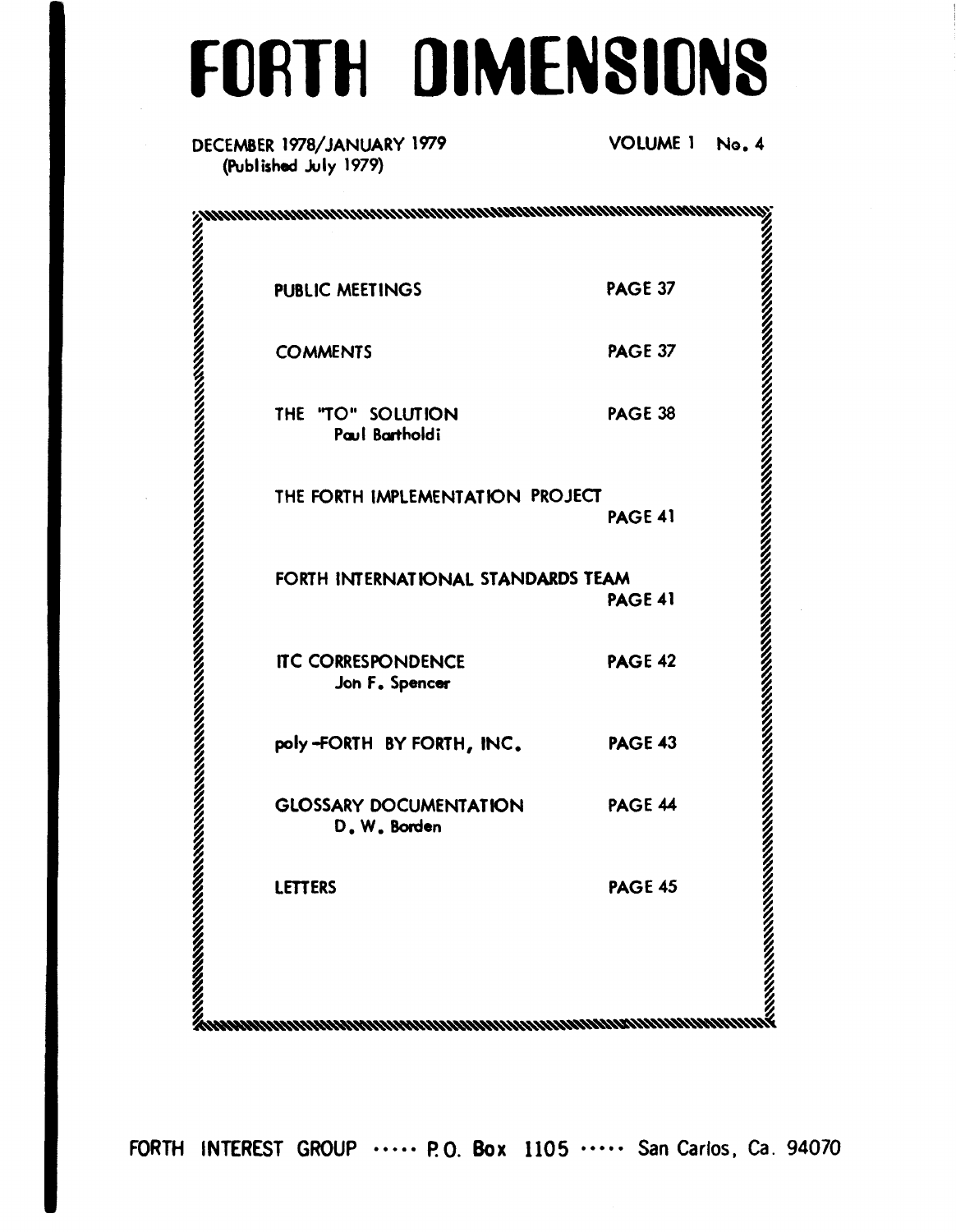## PUBLIC **MEETINGS O? F.1.O**

The Forth Interart Croup **la** pleared **to**  announce **a** public meeting aeries. **Ye** will announce a public meeting series, we wanth<br>meet on the fourth (I) Saturday of the month<br>example of the Sandasi Events Room in Hayward. Ca., tn the Spacial Events **ROO.**  of sou thland Shopping Centar *(800* Southland **Hell)**  the Liberty House Department Store, in the

This **room is on** the third **floor** rear- The formal meeting begins at **1:00 PM.** but **we**  gather for lunch about **12 Noon.** 

The specific dates are July **26.** Aua **25,**  Sept *22.* Dct **27.** and Nov 2b. **A stogle** technlcal topic will be presented in detail, with uorkahop **seaaiona on** the fig-FORTH model, and any topics of immediate interest. **In** July. **Dave** Lyons will present the **aacii** memory dump of Forth which **is** part of **his** *6800* veraion. This Forth program shows the entire language map on one sheet of paper1

### PUBLISHERS COMMENTS

The issues of Forth Dimensions have<br>been scheduled for two month intervals, but have bean at intervals determioed by the over- all actlvities **of** the steering consittee. In the past months we have participated in the International Standards Team, given conference papers the Fourth West Coast Computer Faire, attended the Forth Users Meeting in Utrecht, Holland.

These events have been outvardly reflected in the **large** gap since Iasue 3. **lor** the near term, hope **is tn** sightf. **Ye** have Ieaue 5 ready for publication in three **weeka,** and **Issue 6** should occur within **a** month. Thia **will**  1. At this time we will evaluate our efforts, and plan for future activities. Member comment will be quite apropos during thls period and **will** help shape future application of effort.

Thanks **are** due the memberahip **fot** their patience during thls period.

**S** *TA??* 

The volunteer ataffing **of** lorth Dimensions **16 a** bit'fluid. **?or** this issue. our staff consiatad **of:** 

| <b>EDITOR</b>       | <b>Bill Regadale</b>           |
|---------------------|--------------------------------|
| REVIFU              | Dave Boulton                   |
| <b>CONTRIBUTORS</b> | Paul Barrholdt<br>D. W. Borden |
| <b>TYPESETTING</b>  | GLG Secretarial<br>and Vydec   |
| <b>ARTWORK</b>      | Anne Ragsdale                  |
| <b>CIRCULATION</b>  | 6502 TIM and Persci            |

## HISTORICAL PERSPECIVE

FORTH was created by Mr. Charles H.<br>Moore in about 1969 at the National Radio<br>Astronomy Observatory, Charlottesville, VA.<br>It was created out of this dissatisfaction with available programming tools. especially for automation. Diatribution **of** his **vork** to other observatories has made **FORTH** the de-facto standard language for observatory automatioo.

**Nr. Moore** and several amsociatea forred Forth. lnc., in **1973** for the purpose **of**  licensing and support of the **FORTH** Operating System and Programming Language, and to supply application programming to meet customers unique requirements.

*FORTH* enjoy8 **a** synergism **of** its features. It her none **of** the elephantine characteristics **of** PL/l **or FORTRAY.** It **has a** density and speed far aurpaasing BASIC, but retains an interactive nature during program development. Since it is extensible, special words are **eaaily** defined to give it the terseness **of APL.** Its clarity end conslatency result from **beiog** the product **of e** aingle mind **(as were**  APL end PASCAL).

Although the language specification and **many** impleaeotations are in the public domain. many other implementations and application<br>packages are available as program products of are available as program products of **c ommo r** c **1 a 1** ve ado **r a.** 

The Forth Interest Croup **is** centered in Northern California, although our membership of **456 is** vorld-wide. lt **was** formed tn **<sup>1978</sup> by** locel Forth prograaaers to encourage **use of** the language by the interchange **of ideas**  through seminars and publications. All effort **ia on a** volunteer basia and the group **is**  effiliated vith **no** vendors.

**:S FIG** 

Page **37** 

 $\frac{1}{2}$ 

**L** 

**FORTH INTEREST GROUP** \*\*\*\*\* **PO. BOX 1105** \*\*\*\*. **San Carlos,** *Ca.* **94070**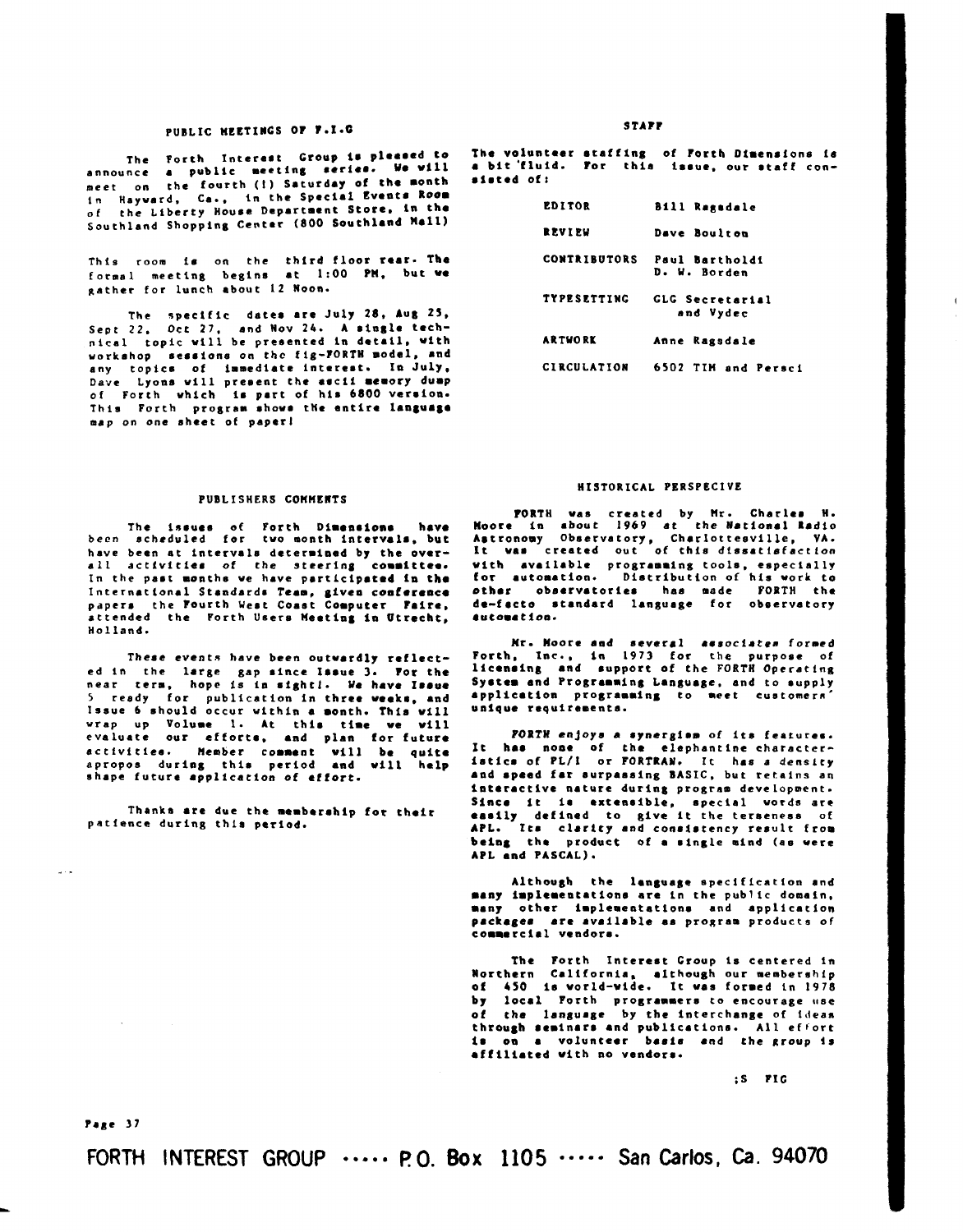**Paul Bartholdi CH- 1 290-Sauverny Sw i t rerland Observatoire De Geneve** 

**At the Catalina standardization meeting, Chuck Moore suggested rapidly the 'TO' construct to aleviate some, if not all, of**  the difficulties associated with address **manipulation. This new construction seems to me extremely powerful. It should con- siderably decrease the number of errors and improve the readability of programs. It is very easy to understand and to use (much easier in fact than the constructs It is replacing!). Its implementat ion is also trivial but the lack of experience in using it may hide some difficulties. These notes try to sketch its potentials.** 

# 1. The " TO " concept

**The basic concept is the following: The code associated with -VARIABLES is divided into two exclusive parts.** 

- **The first one (or** ' **fetch code "1 is identical with the one associated normally with CONSTANT** . **It pushes on the stack the value (byte, word or words) in the parxer field.**
- **The second one (or store code '1 is new. It transfers the value (byte, word or words) from the stack into the parameter field, it is equivalent to <variable-name>** ! **(or CI or D! or PI** ).

**The choice between the two codes depends on a state variable (which will be called WAR hereafter) that has two possible states:**  *0* **(or fetch state) and 1 (or store state).** 

**If WAR** = *0* **the first code is executed and %VAR is unchanged.** 

**If WAR** = **1 th? second code is executed and** *8* **VAR is immediately returned to I.** 

**The operator** ' **TO** ' **sets 8VAR to 1, forcing the next-called variable to store the content on top of the stack in its parameter field instead of fetching it. 2. Examples using** ' **TO** "

**We suppose three single variables called <sup>A</sup>**, **B and C three double variables** *Q* , **<sup>C</sup> and H** , **and three floating variables X** , **<sup>Y</sup> and <sup>2</sup>**. **Then the following half-llnes are equivalent. The first column assumes the old definitions of variables, the second one uses the new concept.** 

|  |  | $\alpha$ <sub>p</sub> : |  |                                                             |        | NEW : |     |  |
|--|--|-------------------------|--|-------------------------------------------------------------|--------|-------|-----|--|
|  |  |                         |  | $i)$ <b>A</b> $\theta$ B $\theta$ + C $i$ <b>A</b> B + TO C |        |       |     |  |
|  |  |                         |  | ii) $P$ $DP$ $G$ $DP$ $D H$ $D!$ $P$ $G$ $D TO$ $H$         |        |       |     |  |
|  |  |                         |  | iii) X PO Y PO P* Z P!                                      | XXY F* |       | TQZ |  |

## **3. VARIABLES or CONSTANTS** *7*

**Some advantaqes of the new concept are quite evident from the previous examples. Just befor'e the Catalina meeting, I came to the conclusion that variables should be dropped altoqether. If A** , *0* , ... **<sup>2</sup>had been constants in the previous examples then, using P and 1** , **the three lines would have been coded** 

**i)AB+'C! iii) x Y p\* 2 F! ii) P G D-** ' **H D!** 

**which is already better than the 'old' above.** 

**The difficulty starts with ARRAYS. If they push values onto the stack instead of addresses, then it becomes much more difficult to store values at the right places.** 

**Note that** ' **C (or H or 2** ) **takes two a single operator ( LIT <address-of-C>).**<br>" **TO** " is then the shortest solution in **F** is then the shortest solution in **terms of memory space, and more or less equivalent to the CONSTANT solution in terms of the time used.** 

## **4. The address** ' **problem**

**But the main advantage of** ' **TO** ' **in this context are the following:** 

- **In the general sense a** ' **CONSTANT** ' **should be used as such, and never (or hardly ever) be changed. In particular it may reside in PROM** . **I suggest then to keep the constants as such, its associated code ignoring the value of 8VAR** . **We then should redefine the variables to check RVAR and behave accordingly.** 

- **One of the main unresolved points at Cataltna was the definition and use of addresses for variables in the qeneral sense. One consensus was obtained in September at the Geneva meeting, that is, as far as possible, addresses should be omitted. The** ' **TO** ' **concept solves this requirement admirably. No addresses are** 

**Page 38** 

**FORTH INTEREST GROUP**  $\cdots$  **P.O. Box 1105**  $\cdots$  **San Carlos, Ca. 94070**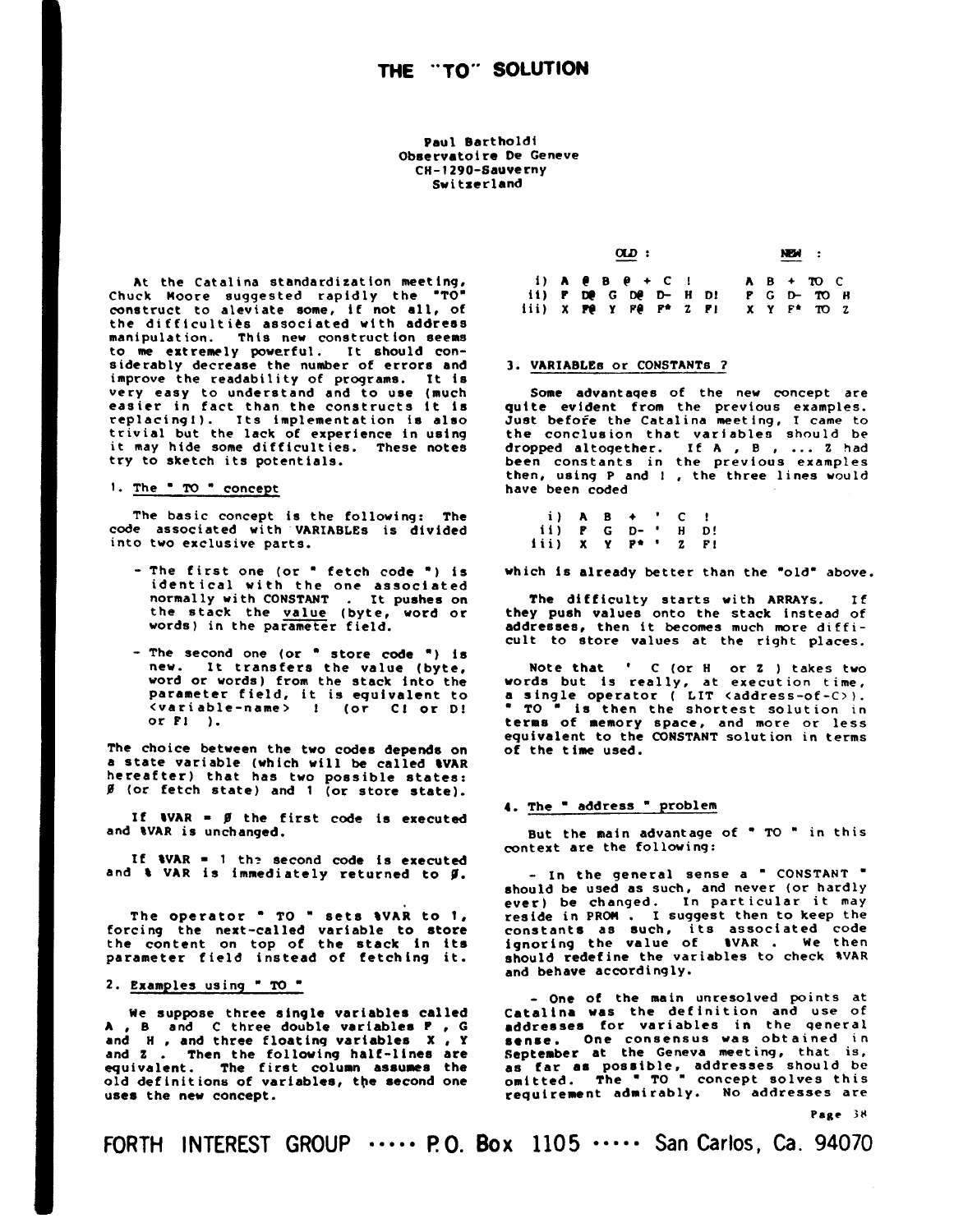ever put on the stack, **or** manipulated explicitly. Then byte **or** word addressing **is**  irrelevant. It is taken care of at the system level only, in the code **of** the second part (the "store code").

#### *5.* Portability

Because **of** this, FORTH programs become more portable. " TO " replaces all fetch and store operators which would **or** would not be distinct, which would work on byte **Or "pos 1** t ion" or word addresses. Transporting a program from a micro to a large CDC implies **now** much less adaptations.

#### **6.** Clarity - security

Using less operators, in fact the strict Using less operators, in fact the strict<br>minimum, is probably one of the best ways of<br>improving clarity. Note also that "TO " appears **as** an infix operator to the program- mer (and readerl). In terms of security, " **TO** " implies that only the parameter field of variables can be changed. Other addresses are not (at least directly) accesstble.

This is certainly a tremendous gain **€or** some envtronments.

The use of " TO " with ARRAYs is not as simple as with variables, but still quite practicable. Note first that anything but a<br>variable can stay between <sup>o</sup> TO " and the **DO I @ S. LOOP etc.**<br>variable's name. If C is defined as an **DO I @ S. LOOP etc.**<br>ARRAY (with the double associated code) **serving is** 

A TO 4 C (instead of A  $\theta$  4 C 1) 10. Generalization of address matching:<br>DO I TO I C LOOP virtual arrays continues **DO** I **1y)** I *C* **LOOP** virtual **arrays** (.instead of DO I I C I LOOP

are quite alright and extend all the previously noted advantages of " TO ". But the programmer must take care that the index must not contain a variable. For example:

4 TO B ... A TO B C

put the value of A into B instead<br>of into C The necessary form should then the PPT of Jim Brault for example).<br>be

arrays" like the **disk** blocks. In this example: context, direct access should **be** considered separately from Data Management. The double *1/11* ARRAY **CUSTOUER**  code concept associated with *TO* should **Ig0 ARRAY** STAR be extended to the Data Management operators. For the direct manipulation of data , Customer RATCR NUMBER<br>tors. For the direct manipulation of data , CUSTOMER MATCR NUMBER<br>inside a disk block, I suggest the creation of a new operator, with the double Cde, associates the real **arrw** CUSTOMER with the associated with the **form at** virtual array **NUMBER** .

**Page 39** 

( BLOC in of course just a provisional name *1* )

#### Example :

**<sup>4</sup>**, **<sup>12</sup>BLOC 5** + TO *5* **12** BLOC

instead of

**12** BLOCK DUP **4** + @ *5* + **SWAP** *5* + **I** 

**Or** 

**12 BLOCK 4** + @, *5* + **12 BLOCK** *5* + **<sup>I</sup>**

9. General access to the (whole) memory

**No** good FORTH programmer would ever accept to be strongly restricted in his access to the memory. But if the "TO concept is really accepted, then all the **<sup>Q</sup>** and I operators should disappear. suggest, instead, to add (its usage could be restricted) a generalized array called MEMORY **(or** any equivalent) with once more the double code associated with it. Then <address> MEMORY would either fetch **€rom or** store into the real address.

As **an** example, we would have **7.** The ARRAY problem

- / TO **15317** MEMORY instead **of**
- **DO** I MEMORY **S.** LOOP instead *o€*  **DO** I @ **S. LOOP** etc.
- ARKAI (with the double associated code) **MEMORY** is clearly equivalent to **e** and<br>then lidepending on \$VAR.
	-

The previous points 8 and 9 suggest a further generalization that may solve another problem we have had since the beginning of FORTH: the use of arrays as parameters for a procedure. It was<br>generally solved by putting the address of<br>the first element on the stack, and doing<br>explicit address arithmetic in the procedure<br>(see the FPT of Jim Brault for example).

A B TO C<br>A B TO C<br>which is surely less pleasant because of its<br>which is surely less pleasant because of its<br>array, but does not reserve space, except asymmetry. **€or** a pointer to the real array. The link between the virtual and any portion **Of** *8.* Fetching and **Storing** inside a disk block the me,,,ory **is** by the word 8. Fetching and storing inside a disk block<br>The memory is established by the word<br>The problem extends of course to "virtual MATCH.

| gg | <b>ARRAY</b> | <b>CUSTOMER</b> |      |
|----|--------------|-----------------|------|
| gg | <b>ARRAY</b> | STAR            |      |
|    |              | VARRAY NUMBER   |      |
|    |              | CUSTOMER MATCH  | NUMB |

<relative-word-address> Then **<i>** NUMBER will bo equivalent **to**  <bloc-number, **BLOC** *<i>* **CUSWGR.** 

**FORTH INTEREST GROUP** \*\*-\*\* **RO. BOX 1105** \*-\*\*\* **San Carlos,** *Ca.* **94070**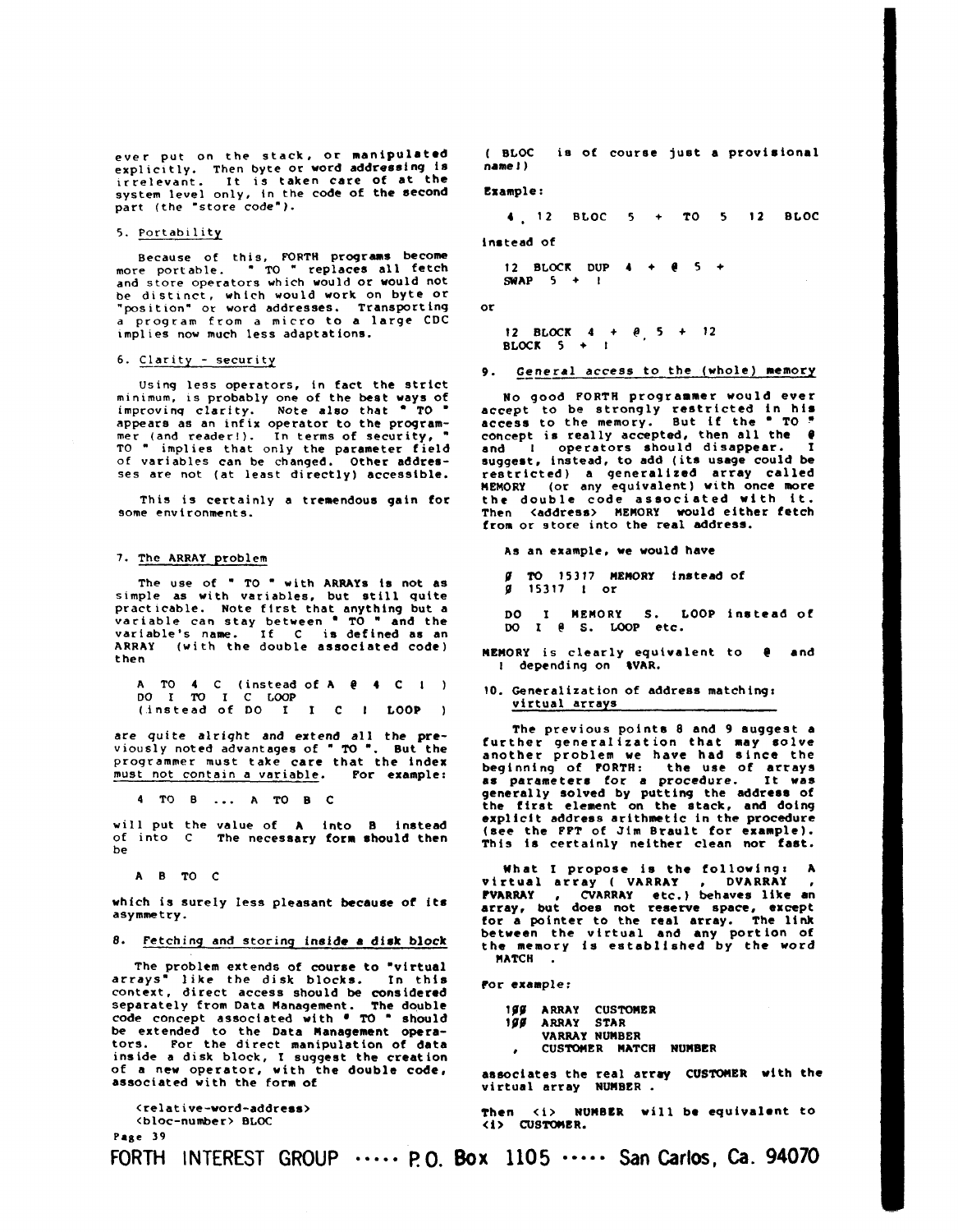#### **Runember** that, **as previouS1Yr**

**<i> NUMBeR pushes the value of the ith STAR or CUSTOMER on** the **rtack.**  and  $\langle m \rangle$  TO  $\langle i \rangle$  NUMBER will store  $\langle m \rangle$  into the i<sup>th</sup> STAR or CUSTOMER.

At any time, CUSTOMER can be replaced by **STAR** , **(and** vice **versa) by** 

**STAR MATCH NUM0ER** 

In this way, **MEMORY** is defined by

**VARRAY MEMORY g HATCH** 

**;S PB** 

SCR # **150**  *0* ( Example of **the creation of TO** ) **1 HERE 0** , CONSTANT **XVAR 1** XVAR **SET TO <sup>2</sup>**: **OAR** CONSTANT ;CODE **INB.** XVAR LDA, 3 **A0 IF. B I)** LDA. **PUSH. 5** TREN. **<sup>6</sup>**: DVAR CONSTANT , ;CODE **INB. XVAR** LDA, **4** ELSE, CLA, **XVAR STA,** *8)* LDA, **B I) STA. 7 A0 IF. B** IDA, **DSP. A I)** DLD, **S) STB, ?USR.**  8 ELSE, CLA, XVAR **STA, -.T 8TB. S)** DLDI *<sup>9</sup>***..T** I) DST, **POP.,**  *10* TREN. **12 A0 I?. B I)** LDA, **PUT. 13** ELSE. CLA. XVAR **STA,**  *14* **S1)** IDA, **B I) STA, ?O?., 15 TREN, 11** *t* **ARRlT** *0* CONSTANT DP **+I** ;CODE **IRB,** *8)* **ADIS XvAR** LDAI **SCR # 151**<br>0 : 2**ARRAY** *0 8* **2ARRAT 0** CONSTANT DU? + **I+** D? **+I <sup>1</sup>**;CODE **INB, S)** ADD, *8)* ADS, **XIAR** LDA. **2 A0 I?. I) I)** DLD. **S) 8TB. ?USR.**  3 ELSE, CLA, **XVAR StA, ..T STBs 4 ISP, S)** DLD, **e.7 I)** DST. **PO?.. 5 TRII, 6 I** VARRAT **0** CONSTANT **;CODE IUD, B 1)** LDB, *8)* ADD, **XVAR** LDA, *<sup>I</sup>***A0 IF, B I)** LDA, **PUT,**  *8* ELSE. CLA, XVAR **STA,** *S1)* LDA, **B** I) **STA, POP,**  9<br>
10 : DVARRAT O CONSTANT ;CODE INB, B I) LDB, S) ADB, S) ADB,<br>
11 XVAR LDA, AO IF, B I) DLD, S) STB, PUSH,<br>
12 ELSE, CLA, XVAR STA, ..T STB,<br>
13 ISP, S) DLD, ..T I) DST, POP., **14 TREI, 15 PORTB IMP** : NATCR ' I ; **IN?** '

Pauls' example of the use of TO will be presented in the mext issue<br>of Forth Dimensions. It utilizes Knuths' example for the calculation of the dates of Easter.

**40** 

**FORTH INTEREST GROUP** \*\*\*-\* **PO. BOX 1105** \*\*\*\*\* **San Carlos,** *Ca.* **94070**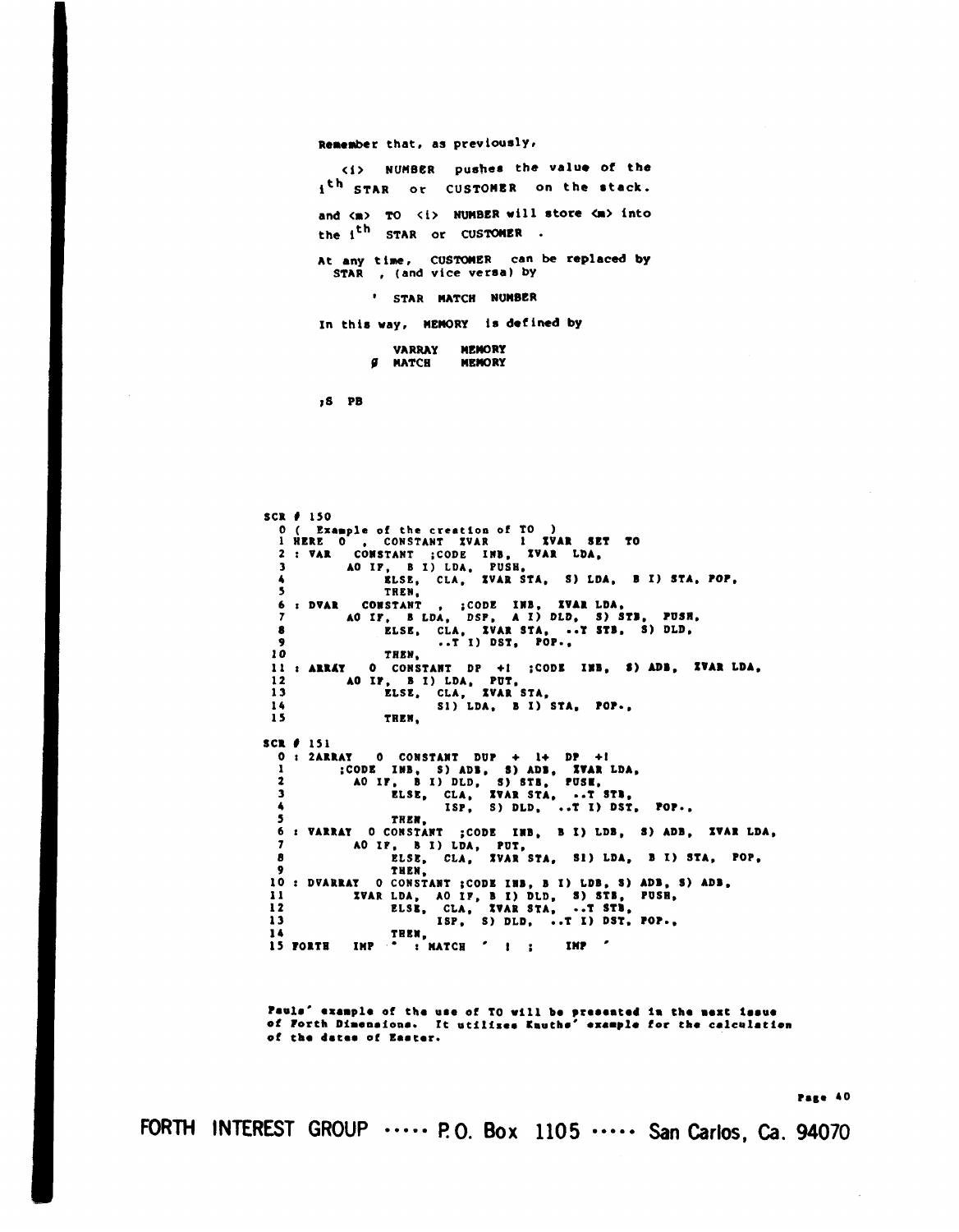# **FORTH IMPLEMENTATION PROJECT**

heid **its'** first public meeting. with only **in San** Francisco.' **Ill** The result **ie** that **PIC**  people attend. Ue had intended to Offer glOSs\*rY and Forth **model** (\$10.00) and asaarbly educational assistance in using Forth, language listings for numerous computers<br>However, we found everyone—was—anthusiastic<br>to learn Forth, but—only—five—had—access\_to (\$10.00 ) Included—are: 8080, PDP-11, rowever, we round everyone was uncodenable to (\$10.00 @) Included are: 8080, PDP-11,<br>to learn Forth, but only five had access to (\$10.00 @) Included are: 8080, PDP-11,<br>running systems.

of the language. We found there were numerous Forth. Inc offers numerous commercial systems. **Others.** 

**None** of these systems vere available for personal computing. It appeared unlikely that! thla need vould be met **in** the forseeable future. **Our** conclurion vas.that **a** suitable model should be created, and transported **to**  individual micro-computers. Thus was born the Forth Implementation Team (FIT).

This team **was** proposed **as a** three tier atructure. **The** first tter had several experienced Forth systems programmers, who would provide the model and guide the implementation effort. **The** next tIer vaa the moat critical. It was composed of systems level programmers, not necessarily havtng *8* background **in** Forth. They were to transport the common language model to their **own** computerm by generating an assembly language listing that followed the model. Their results would be passed to the distributors that form the third tier. These distributors would customize for apecif ic personal computer brands. Finally, the **nsera** could have access to both source and object code for maintenance.

Space doesn't permit inclumion of the FIT project. itself. The project **wan** detailed **as one** of the **six** Forth conference papers at

**In** June of 1978. the Forth Interest Croup the Fourth west Coaet Computer **Fairs, May** *1919*  **now** offers the Installation Manual with<br>glossary and Forth model (\$10.00) and assembly

FIG then surveyed for vendor availability **Note that FIG offers these listings which**<br>e language, We found there were numerous still have to be edited into machine readable form, customized, and assembled for specific<br>installations. We hope that local teams research lnatitutione. all directly decended inatallatlons. **We** hapa that local **teama from Mr.** Uoore's word st **NRAO. Of** course. share the effort and then distribute **for** 

> Reports of installations are beginning to come **in** from the **USA** and Europe. We sincerely hope this vork vill give **a** benchmark of qual-ity and uniformity that vill **raise** the expectation of **all** usera.

> FIG would like to thank the following members of the Implementation Team **who** have devoted **a major** part of oine months' spare **tire** to this effort.

| Dave Boulton     | Instructor    |
|------------------|---------------|
| John Cassady     | 8080          |
| Gary Feierbach   | Comp. Aut.    |
| Bernard Greening | $2 - 80$      |
| Kim Harris       | Librarian     |
| John James       | <b>PDP-11</b> |
| Dave Kilbridge   | PACE          |
| Dave Lion        | 6800          |
| Mike O'Malley    | 9900          |
| Bill Ragsdale    | Instructor    |
| <b>Bob Smith</b> | 6800          |
| LaFarr Stuart    | 6800          |

**(11** Pagadale. William **F.**  "Forth Implementation. **A Team** Approach" The Best *of* the Computer **Fairea. Vol II**  from: Computer **Fsire (\$14.78, USA) 333** Svett **Road.** Woodaide. **CA** 94062

# **FORTH INTERNATIONAL** *STANDARDS* **TEAM**

For several years the Forth Users Group (Europe) has sponsored **a** team **vorking** tovard a standards publication for Forth. The 1977 meeting (Utrechtl produced **a** vorking document FORTH- **77.** Attendees included European educational institutions and Forth, **Ioc.** 

**In** October. 1978. **an** expanded group **MC**  at Catalina laland (Calif. )- Attendees included Forth Users Group (Neiuwenhuigzen, Bartholdi). **Forth,** Inc. (Moore. Rather, Sandereon). **FIG** (James. Boulton, **Ragadale.**  Harris). Kitt Peak (Miedsner. Goad, Scott). **<sup>U</sup>**of Rochester (Forsley). **SLAC** (Stoddard). **and**  Safeguard Ind. (Vurpillat).

**The** document resulting from this four day meeting has been released **a8** FORTE-78. Thie document **is** becoming **a** good refereoce guide **in**  evaluating the consistency and **corpleteneas of**  particular Forth systems. It **is** available from FIST to participating aponsors. (See b **low.** )

**<sup>A</sup>major** benefit of the **tear meetin8** van Forth, Inc. **815** Manhattan Ave., Nanhettam the development **of** close communicaciona **Beach.** *CA* 90266. **Page 41 FORTH INTEREST** GROUP \*.\*\*- **PO, BOX 1105** .\*\*\*\* **San Carlos,** *Ca.* **94070** 

between major users. **For example, FIG is**<br>learning from the multi-tasking of U of R<sub>.</sub><br>Kitt Peak and Utrecht are running fig-FORTR, and **ue** have adopted the security package pionaered **in** Europe. None of theme **event.**  would have been likely without the contacts begun at Catalina.

The **Team** hos announced **tbe next** Standard. Meeting **for** October **14** tbru **18. 1979, again**  at Catalina. The team agreed **on an** orginit-ational budget of **\$1000.00, to** be met by \$30. contribuitions by aponaore (individuala and companica *f* .

**These** fuode vil1 **be** used **solely** to defray organizing costs of the annual-meeting and<br>distribution of the working documents to participants. Those considering participating ahould become **Team** Sponsors by remiting as<br>given below. Sponsors will receive the just releaned **FORTU-78.** and a11 **Team** uilinga. **1.** 

Please remit to **FIST**, *X*Carolyn Rosenberg.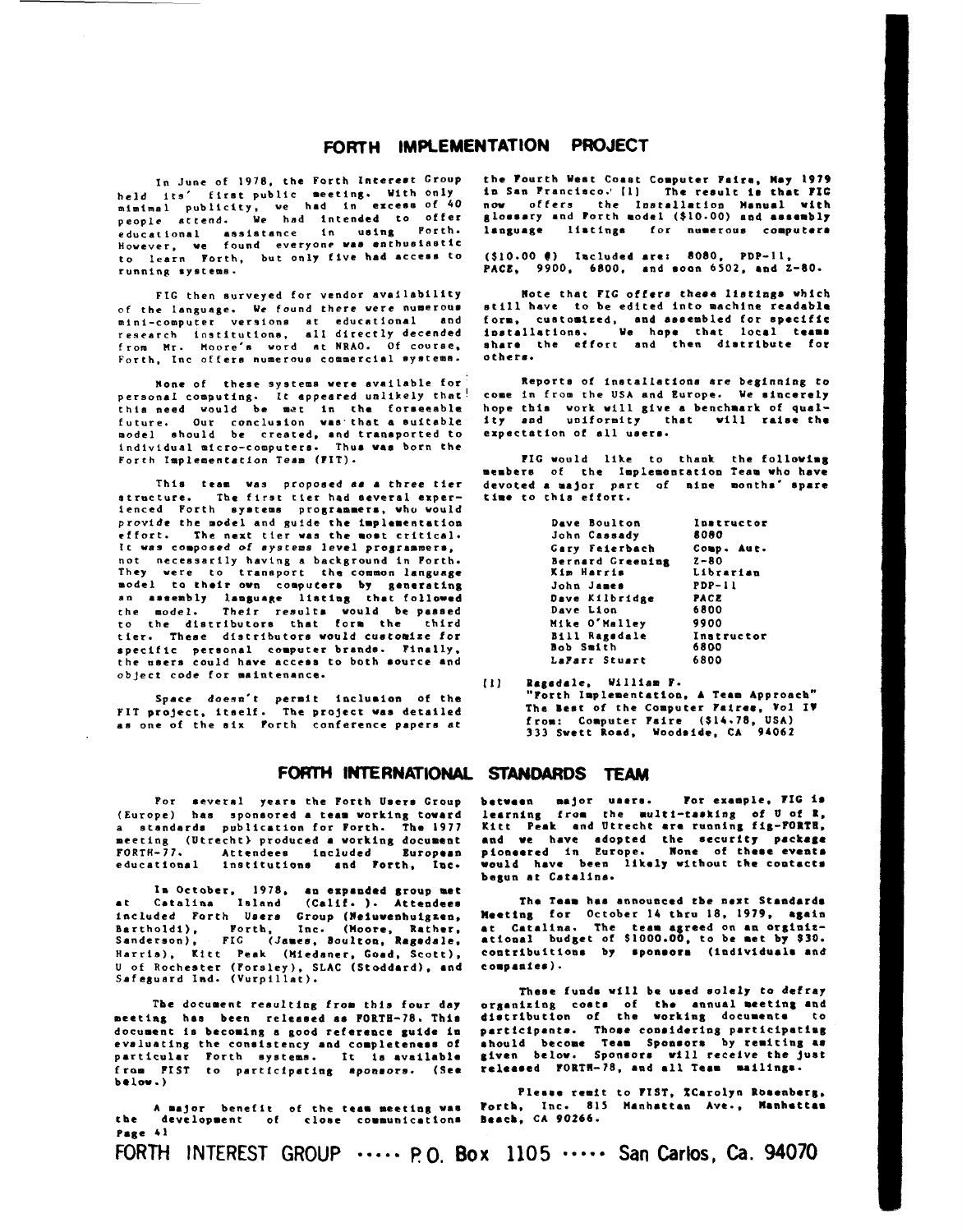



1979 February **22** 

Editor FORTH DIMENSIONS P.O. **Box** 1105 San Carlos, CA 94070

Dear **Sir:** 

I was somewhat disconcerted when I read the article by Mr. David J. Sirag. "DTC Versus ITC for **FORTH** on the PDP-11". FORTH Dimensions, **Volumc 1. No.** 3. The author has, I **be**lieve. misunderstood the intent of the article by **Mr. De-** war.

In Mr. Dewar's article, the definitions of direct threaded code (DTC) and indirect threaded code (ITC) are

"DTC involves the generation **of** code **(my** em- phasis) consisting of a linear Aist of addres- ses of routines to be executed.

"ITC ..." (involves the generation **of** code con- sisting) ". . .of a linear list of addresses of vords which Eontain addresser **of** routine. to be executed.

**As** ap lied to the FORTH type **of** heirarchal structure (Heirarcha! indirect threaded code?), I vould extend Mr. Dewar'r definition to be

> "LTC involves the generation of code consisting **of** a linear list of addresses of words which contain addresses of routines to be executed. These routines may themselves be ITC structures.'

However, **Mr.** Sirag based his conclusions *on* the following loose definition:

> "The distinction between DTC and ITC as applied to FORTH **is** that in DTC executable machine code **is** expected **as** the first word after the definition name; while. **in**  ITC the address of the machine code **is**

**1.011** *~SoU~MD* **201L** *OW. CNPORMA* **91403 (213) 99Y4238**  *6%* **MOmAV SAlC DIEGO.** CNNoRPllA **921 01** . **(7 14) 23 I 4M2** 

### expected. '\*

Obviously the two men are not referring to the same things. Nr. **Deuy is** referring **to** the list of addresses which deffne the FORTH word, while Mr. Sirag is referring to the implmentation of the FORTH interpreter. If indeed Mr. Sirag's statement were true (which it is not) that their "analysis contradicts the findings of Dewar", then they should have<br>implemented a DTC language rather than the ITC language of<br>FORTH! Indeed, a careful examination of what is actually occuring in **IABFORTH** reveals that their techniques are **10**  gically identical to Dewar's ITC. They have simply. through clever programing. taken advantage of a particular instruction set and architecture. It **is** beyond the scope of this letter **eo** prove this equivalence, or to support the **FIG**  desire to have a common implementation structure for all versions of **FIG FORTH.** 

Please note that I am not quibling over semantics with Mr.<br>Sirag. All definitions are arbituary. (However, the value of **a** definition lies in its consistency. precision, and useability. **I** find Mr. Sirag's definition of DTC and 1TC to be inconsistant with the environment in which he operates, FORTH, and thus quite useless.) My intent **is** tw fold: (1) I am a self appointed defender of the excellent **work** of **Mr.** Dewar, and **(2)** I want to correct any misconceptions concerning this issue for readers **of** this newsletter who did not have access to Dewar's (better) definition of DTC and ITC.

**Sincere** 

Jon F. Sp.<br>President

- Pascal Computing Services, Inc.<br>14011 Ventura Blvd., Suite 201E Sherman Oaka, **CA** 91403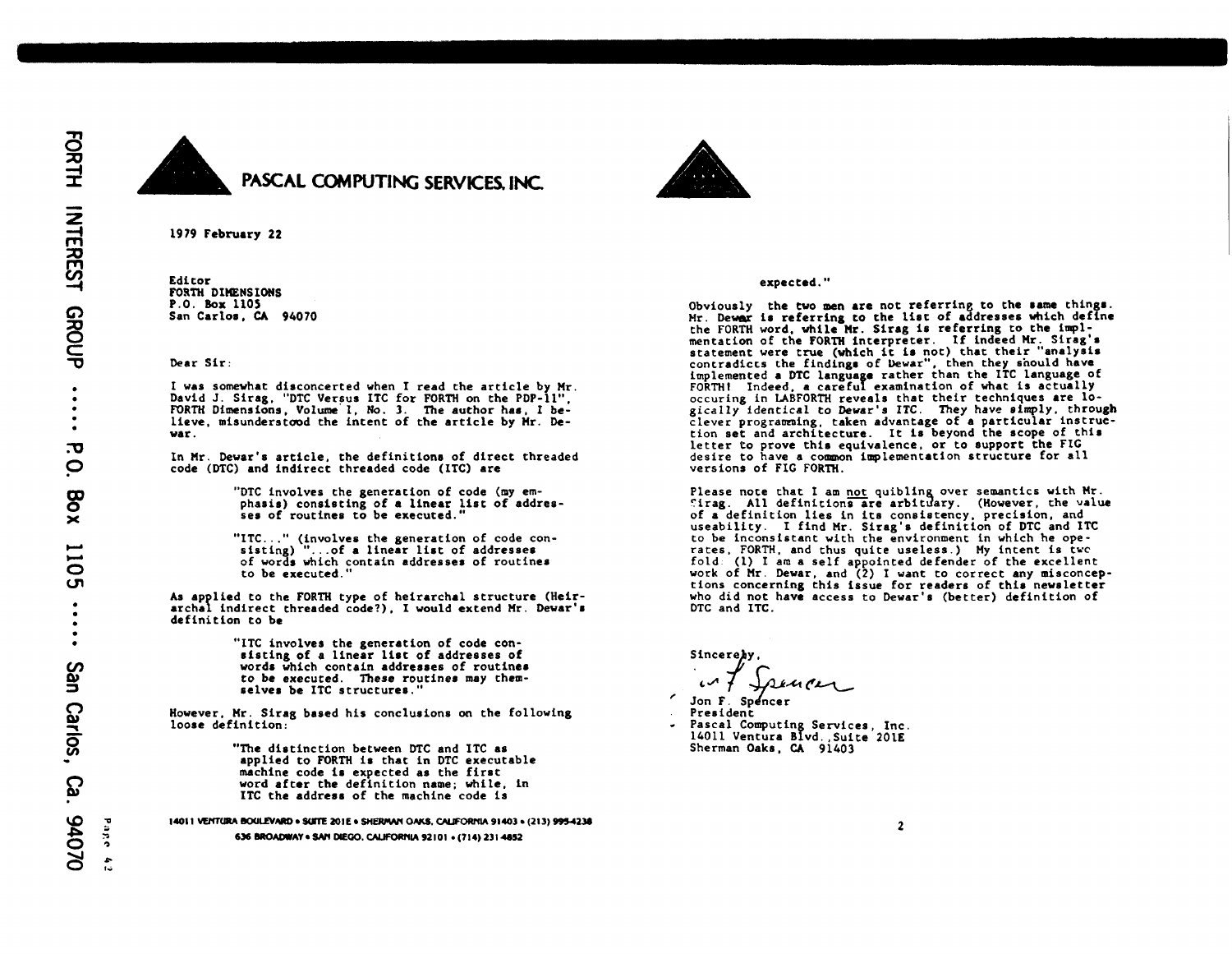#### poly-FORTH BY FORTH, INC

**Because of its speed and economy, FORTH Inc.'s FORTH language has been favored by many mini and microcompute? designers. NOW comes polyFORTH, which combines the best features incorporated in the mini and micro versions.** 

**PolyFORTH is a multilevel language with the essential Eunctions (e.g., basic arithmetic and logic operators) in a 512-byte nucleus, and user-defined "words' (comparable to macros) in the outermost layer. What's more, the standard package fits in 4 kbytes of PROM, with an additional 2 k €or the assembler and text editor (which aren't needed to run a proqram once it's developed).** 

**The new operating system goes beyond previous FORTH versions by being able to handle molt itasking and many terminals (limited only by the hardware), and by including a buffer handler that supports RAM** 

**January 23, 1919** 

## **Dear FIG:**

**Having just received your issue NO. 3, it seems to me that the "DTC" method used by Siraq is still .indirect threaded code" in the terminology used by Dewar, and should be distinguished from other implementation methods as being "executed" rather than "interpreted." The use of actual machine code in place of the code address is the "executed" aspect, but only in the case of**<br>the Low Level Definition (Code) does the the Low Level Definition (Code) does the<br>use of machine code reduce the level of **indirection in the threading to that of direct threaded code. In the Storage Definition in Sirag's diagram, there is still a subroutine call in the dictionary entry containing data (constant, variable type entries). Direct threaded code would require this subroutine call to be moved from the individual data-Word to the code string referencing that word. Whether that subroutine call is executed by an actual**  or by an interpreter routine is another **matter. Now, in the case of the Code type dictionary entry** , **use of executed machine code tends to also remove a level of indirection because only one jump is needed, there being only one address, that of the code routine. involved: this coincidence unfortunately confuses the two consequences, even though they are separate.** 

**The concept of Threaded Code seems**  inherently fuzzy, because any high-level **instructions compiled by a translator into a series of subroutine calls has the same form as threaded code, so it looks like almost any compiler is gornq to use a certain amount of threaded code. Some operations, however, like adding two numbers, take so little machine code that many comptlers would expand them completely in-line instead** 

**or mass storage. Other improvements over previous versions include faster dictionary search, all 16-bit arithmetic and a simpler target compiler.** 

**The target compiler can be used to develop<br><b>a** program of a micro-computer development **system. The compiler code can either be executed directly, or be compressed and data-base management system and applications software are available options.** 

**The 8080 and 9900 are po1yFORTH's first targets, but versions for the 8086, LSI-11, Series-1 and Honeywell Level 6 are scheduled by the Hanhattan Beach, CA company for release later this year.** 

**Contact Steven Hicks at FORTH, Inc.,** *815*  Manhattan Avenue, Manhattan Beach, CA 90266, **(213) 372-8493.** 

**of threading them in a subroutine, and it is at thie low level of primitives that the concept has meaning. Even when a subroutine call saves nothing compared to a full in-line expansion, going to two subroutine**  calls, i.e. indirect threaded code, many **save space by reducing the amount of code to identify the types of the operands being processed, and in some cases it nay also save time. On a very large computer perhaps all the variable types involved are an inherent part of the machine in8truction set, and the memory may be tagged to identify type there as well, and both the questions of executed/interpreted and indirect/direct would not be relevant. If one had a machine which executed FORTH primitives as its machine language, you would still have indirect threaded code, but completely executed instead of interpret&. The PDP-11 seems to fall in between.** 

**None of the above considerations, however, contradict Mr. Sirag's main conclusion that how FORTH is implemented should not be part of its definition.** 

One final note: in the DTC, ITC com-<br>parison for storage definitions, DTC was **shown having a larger overhead than ITC even<br>though the VAR routine appears shorter in<br>the DTC case. Even though the space overthe DTC case. Even though the space over- head is greater, I wonder if he has overstated the DTC overhead time. He seems to show a single jump-subroutine taking longer than an interpreted jump.** 

**sincerely yours.** 

**Ceorqe B. Lyons 280 Henderson Street Jersey City, New Jersey 07302** 

**Page 43** 

FORTH INTEREST GROUP \*\*\*\*\* **I?** 0. **Box** 1105 \*\*\*.\* **San Carlos,** *Ca.* **94070**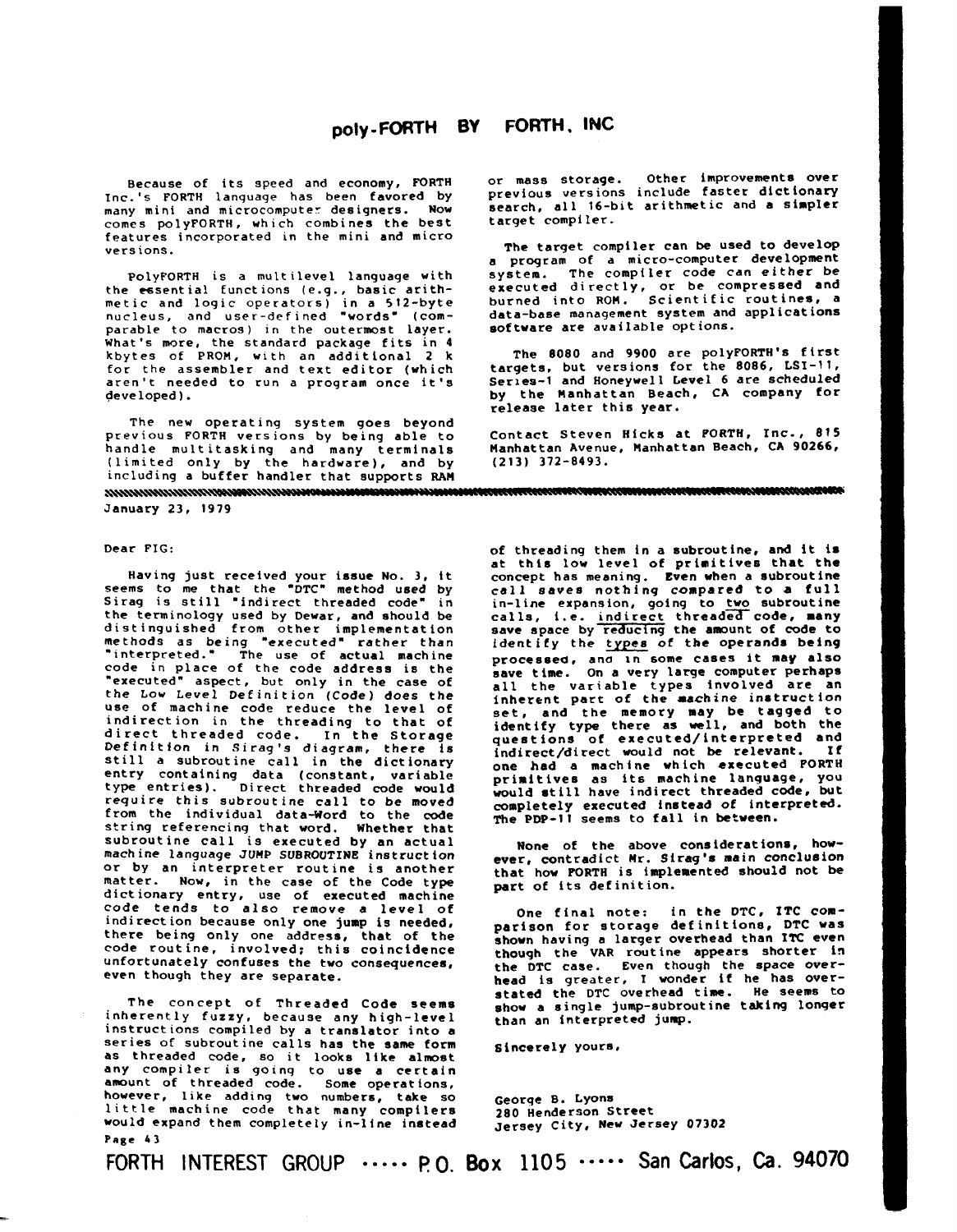November, 1978

Dear PIG:

**I** was very excited to find sowthing **from**  you in my mail today, but then I was disappointed **to** discover that it was a copy **of**  the journal article which introduced **me** to **PORTH** and your existence, which I already have.

On October second, I sent you a check and asked for everything else offered on the subscription form (FORTH DIMENSIONS, Volume **1,** number **1,** p. **22.),** i.e., newsletter sub., glossary, and **FORTH-65.** anxiously awaiting the receipt of any or all of these.

Of course I realize you're all volun-teers, and I'm not angry ... but I really would like to get that stuff. I am, like many others, I imagine, anxious to get a version of PORTA up on ny system. I've managed to dig up most of the references

listed in the article (still waiting for **DECUS)** except **for** tho laat **one:** is it in print?

I also have the documentation for the Digital Group's CONeRS and Programma's **6502PORTII** /for the Apple, which I don't have). Both **of** theae programs are outer interpreters written in assembly language, and contain no inner interpreter. Interesting, and they look like **PORTR,** but that's not really what I want to do..

Rather than invest another 30 cents in postage, **I'm** enclosing **a** check for *\$2.00*  **for** the reprint--I know these things aren't free, but pleaes send the other items soon, okay? Thanks.

Sincerely. Dan del Vecchio Ann Arbor. **MI** 

editor --

Apologia6 to **Mr.** del Vecchlo. **We ris**handled his entire requeat, and yet he encloses an extra *\$2.001* Our mail processing **is** now current. **We** will complete the full six issues of **PORTH DIMENSIONS.** 

SCR **t3** 

**0**  GLOSSARY DOCUMENTATION - D.W.BORDEN **1**  AFTER READING U.F.KAGSDALE'S ARTICLE *ON* IHE 'HELP' CONH&NII **2**  IN FORTH IJIHENSIONS NO,? AND SOHE PROPACNDA FHOII FORTH INC.9 **I 3 UROTE H SHORl FROGI.AR** UHICH PRINTED OUT EACH FORTH **UORU** AS IT **4 IS DEFINEDi** THE ADKIRESS OF THE LENGTH BYTE AND THE **ADDRESS** OF **5 THE PARM BYTE. AFTER EACH ENTRY, I PRINTED ELLIPSES TO ALLOW** *6*  A HANDUHITTEN ENTRY OF YHAT EACH COMMAND IS SUPPOS€DLY DOING. **7**  THE ADirRESS OF THL PAHH BYTE IS USEFUL SINCE **THAT** ADDRESS *8*  APPEARS **IN HIGH** LEVEL COLON DEFINITIONS 'OBJECT' CODE. **THUSv** IF *9*  YOU HAVE NOT URITlEN YOUR OUN FORTH SYSTEHr YOU CAN HAND **10**  DISASSEHBLE ( **UISFORTH** RIGHT BE WORE APPROPRIATE ) **EMH COHHAND DISASSEMBLE ( DISFORTH MIGHT BE MORE APPROPRIATE ) EACH COMMAND<br>AND SEE WHAT IT IS DOING.<br>OF COURSE A DISFORTH PROGRAM COULD BE WRITTEN AND I HAVE DONE<br>SO, BUT I AM NOT HAPPY WITH ITS OUTPUT FORMAT YET. I ALSO HAVE<br>WEITTE 11**  AND SEE UHAT IT **IS DOING. 12**  13 SO, BUT I AM NOT HAPPY WITH ITS OUTPUT FORMAT YET. I ALSO HAVE **14 15**  UHITTEN A TRACE WHICH **PUTS** A TRAP IN "NEXT' AND LISTS **EACH** FORTH COHHCIND EXECUTED. VERY USEFUL FOR DEBUGGING. **8s** *Ol/\_S1/79*  SCR **4** 2 **0**  *<sup>4</sup>*GLOSSARY OF FORTH UORDS UITH HEhD AND PARH ADDRESSLS ) **2**  : TOPOFPACE **CR** CR **C CMD** HEAD PARH **1 CW** *<sup>i</sup>* : UNDERLINE **<sup>C</sup>** \* . **eo e w** . . . .\* . \* . *be@ 0.* **.ee 09** .\* **<sup>3</sup>**# **1**  0 VARIABLE CHD ( TEMPORARY VARIABLE TO **HOLD** COMMAND ) **4**  : GLOSSARY TOPOFPACE CURRENT **P P** CND ! ( CE1 TOP CMD **ADDRESS** ) **3 : UNDERLINE C ........... 5**  hEGIN **6**  CHD **e** IF CMD **Q** ce DUP **80** AND - ( GET COMMAND LENGTH ) *8* **CMD @ IF CMD @ C@ DUP 80 AND - ( GET COMMAND L<br>** *7* **DECIMAL . HEX 4 1 DO ( PRINT COMMAND LENGTH )<br>
8 CM ECUA ( ONINT COMMAND LETTER )<br>
2 CM ECUA ( ONINT COMMAND LETTER )** *9* **Ce** ECHO ( PRINT COHHAND LETTER ) **10** LOOP SPACE 11 CHD 0 **.H SPACE ( PRINT COMMAND HEAD ADDRESS )**<br>12 CMD 0 6 + .H UNDERLINE CR CR ( PRINT CMD PARM ADDRESS )<br>13 CMD 0 4 + 0 CMD ! ( PICK UP LINK WITH NEXT CMD ADDRESS ) example fig-FORTH T.  $\hat{\mathbf{u}}$ -1 14 ELSE QUIT THEN **ECHO ZMIT** 15 AGAIN ;  $55$ 1/30/79 **DUB** H. (hex output) **GLOSSARY CMD HEAD PARM** 8 GLO 9 UND 9 TOP 9 PTE 1BA1 1BA7..................... Page 44

**FORTH INTEREST GROUP**  $\cdots$  **P.O. Box 1105**  $\cdots$  **San Carlos, Ca. 94070**